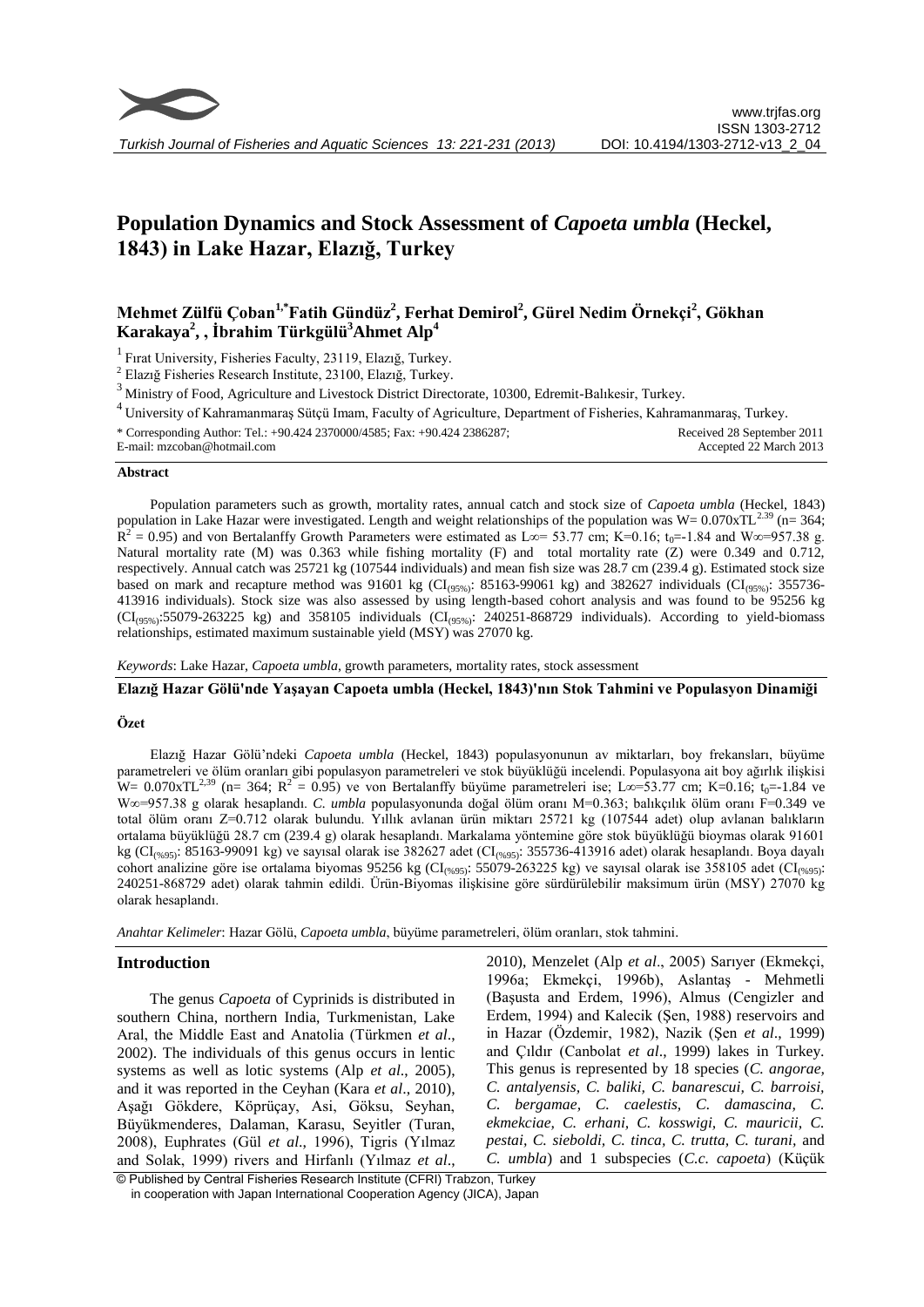and Güçlü, 2006; Turan *et al*., 2006; Geldiay and Balık, 2007; Turan *et al*., 2008; Froese and Pauly, 2012; Levin *et al*., 2012).

*Capoeta umbla* (Heckel, 1843)*,* Transcaucasian barb, inhabits Euphrates-Tigris river systems. It is also known as "lake fish or stream fish" locally and it is the most commercially valued fish for the local people around Lake Hazar. A large number of studies have been carried out on this species in Lake Hazar as well as in different regions of the country (Ekingen and Sarıeyyüpoğlu, 1981; Canpolat and Çalta, 2001; Aydın and Şen, 2002; Türkmen *et al*., 2002; Yüksel, 2002; Yüce and Şen, 2003; Bayır *et al*., 2007; Çoban and Şen, 2011). Nevertheless, there is no study about its stock size and population parameters.

In order to apply an effective fisheries management and biological conservation, stocks sizes should be assessed and then maximum sustainable yield and fishing efforts should be determined for each fish population.

In this study population dynamics and stock size of *C. umbla* in Lake Hazar were studied. Information from this study may be used to design commercial fisheries management strategies for the lake, including the regulation of fishery pressure on *C. umbla* population in Lake Hazar. Accordingly, the aim of the study were to estimate 1) growth parameters 2) mortality rates 3) stock size 4) maximum sustainable yield and optimum fishing effort for the *C. umbla* population in Lake Hazar.

## **Materials and Methods**

#### **Lake Hazar**

Lake Hazar located at 25 km south of Elazığ is a tectonic lake and its surface area is about 86  $\text{km}^2$ . It is located at the latitude of  $38^{\circ}$  29<sup>'</sup> N, longitude of  $39^{\circ}$ 24' E and altitude of 1248 m (Figure 1). The average length of Lake Hazar is about 20 km and its width 4.5

km. The maximum depth of the lake was reported as 219 m (Anonymous, 1995). Lake Hazar has brackish and alkaline water (NaCl=728.6 mg/l;  $Na_2CO_3 = 726.10$  mg/l; CaCO<sub>3</sub>=628 mg/l and pH=8.8) and has an oligotrophic character (Cici, 1995).

The main fish species of the lake are *C. umbla*  (Heckel, 1843), *Alburnus heckeli* Batalgil, 1943, *Oxynoemacheilus eregliensis* (Banarescu and Nalbant, 1978), *Cyprinus carpio* Linnaeus, 1758 and *Aphanius asquamatus* (Sözer, 1942). A total of 7 commercial fishing boats are present and they are not independent from any cooperatives or special organization present in the lake. Lake Hazar is an important recreational area for Elazığ province and a lot of restaurants and summer houses are found around the lake. Thus the domestic pollution threatens the lake in future.

#### **Fish Samples**

This study was conducted on *C. umbla* (Heckel, 1843) individuals caught from Hazar Lake in Elazığ province between September 2008 and August 2009. In this study, fish samples were obtained in two ways:

1. In order to determine length-weight relationship and growth parameters, fishes were obtained by researchers by fishing in the lake once a month and a total of 364 fish (237 females and 127 males) were sampled. The fish samples were collected using the 10 trammel and gill nets (each net was 100 m in length) with mesh sizes between 20 and 120 mm. These nets were also used for fisheries activities in the lake by fishermen.

2. In order to determine the amount of the annual catch, length frequency distributions and stock assessment, fishes were obtained by fishermen for one day in a week early morning (every week during the nine months). The length and weight of all fish caught by at least 5 of fishing boats (total of 7 fishermen) were determined.



**Figure 1.** The map of Lake Hazar and study area.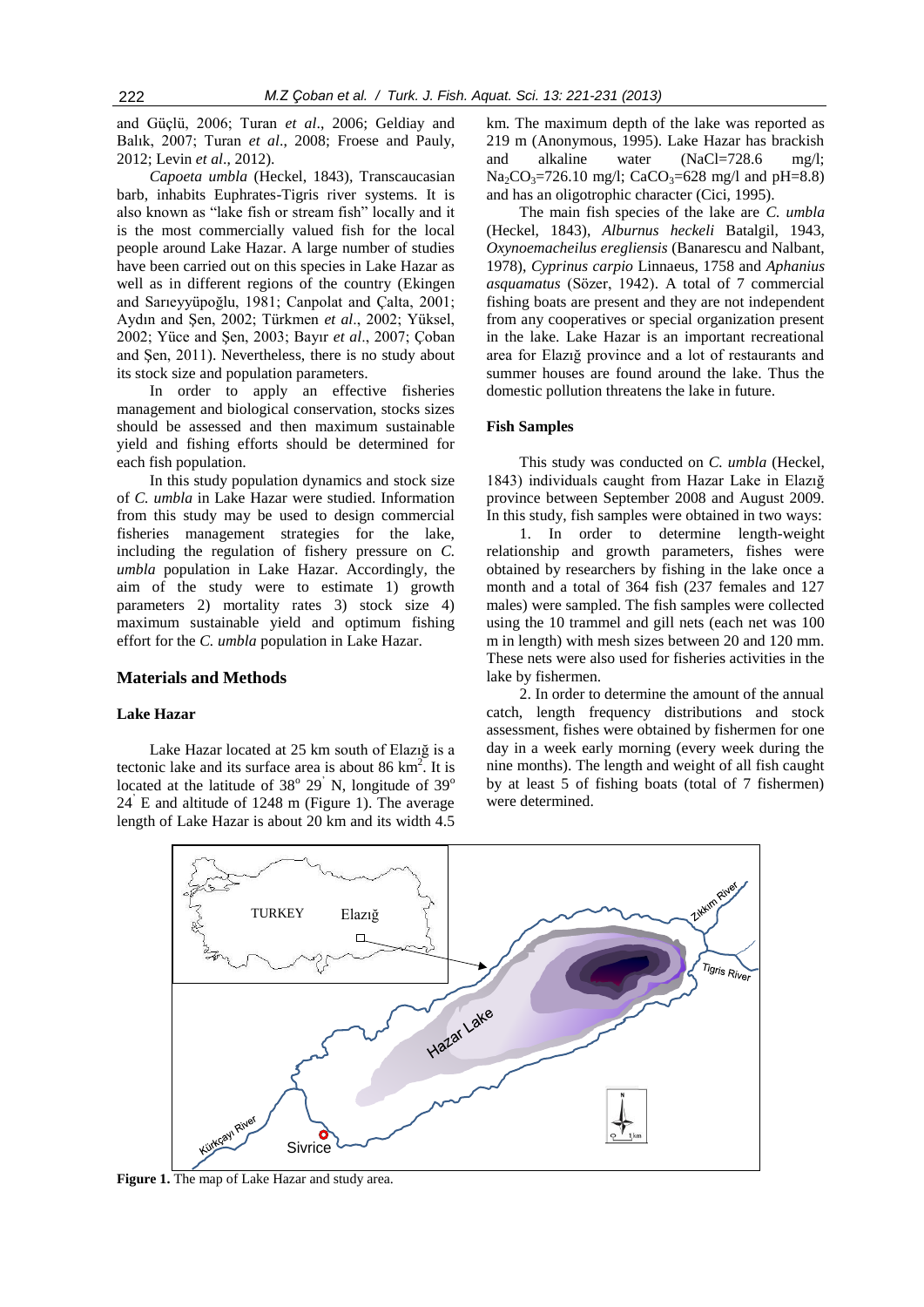### **Growth Parameters**

In the laboratory, total length and weight of the each fish sample were measured and then its sex was noted. Ages of fish were determined by using otoliths (Ekingen and Polat, 1987; Öztürk *et al*., 2000; Aydın and Şen, 2002).

The length-weight relationship was determined from  $W = a * L<sup>b</sup>$  equation, where, W is total fish weight (g) and L is total length (cm). The a and b are the parameters describing the length-weight relationship (Sparre and Venema, 1998). Length-weight relationships of fishes and standard error (SE) of a and b values were estimated with SPSS 16.0 statistical software (SPSS Inc.).

In the investigation of the growth of the *C. umbla* population, the von Bertalanffy growth equations were used (Sparre and Venema, 1998):

L<sup>t</sup> =L∞\*[1-e (-K\*(t–to))] W<sup>t</sup> =W∞\*[1-e (-K\*(t–to))] b W∞ = a\*L<sup>∞</sup> b

Where,  $L_t$ = Length of the fish at age t, L $\infty$ = Asymptotic length, K= Brody growth coefficient,  $t_0$ = Age of the fish at 0 cm length, W∞= Asymptotic weight. VBGF parameters (L∞, K and  $t<sub>0</sub>$ ) and their SE were calculated from the age-length data using the non-linear regression (Marquard's algorithm) implemented in the FAO-ICLARM FiSAT II package (Gayanilo *et al*., 2005). The confidence interval  $(Cl_{(95\%)})$  values of the VBGF parameters were calculated from  $CI=SE*t_{(n-1)}$ equation, where, SE is the standard error of parameters,  $t_{n-1}$  is the critical value of the theoreatical t-distribution for n-1 degrees of freedom (Sparre and Venema, 1998).

#### **Mortality Rates**

In order to estimate the total mortality rate  $(Z)$ , the Length-Based Linearized Catch Curve Method (Sparre and Venema, 1998) was used. In this method, the length values taken from commercial fisheries were used (107544 individuals), and the age of each length group was estimated by using the inverse von Bertalannfy growth equation (Sparre and Venema, 1998). Then, a linear regression analysis was applied for  $y = \ln(C_{(L1,L2)}/\Delta t(L1,L2))$ ,  $x=$  $t((L1+L2)/2)$ . The slope (b) of this regression is considered to be an estimator of "Z" (Sparre and Venema, 1998). Natural mortality rate (M) was calculated by Pauly's (1980) empirical equation;

lnM = -0.0152–0.279 \* ln L<sub>∞</sub>+0.6543 \* ln K+0.4630\*lnT

where; M is the natural mortality rate and T is the annual mean water temperature  $({}^{\circ}C)$ .

Fishing mortality (F) was calculated from the equation of F=Z-M. Percentage survival rate was estimated from the equation;  $% S=e^{(-Z)}*100$ . The percentage of deaths due to fishing (%C) and to natural reasons (%D) were also estimated with the equations;  $\%C = (F/Z)*(100-S)$  and  $\%D =$ (M/Z)\*(100-S), respectively (Sparre and Venema, 1998; Alp and Balık, 2000).

#### **Stock Assessment**

Stock size was assessed by two different methods: mark and recapture method and length based cohort analysis.

#### **Mark and Recapture Method**

Multiple marking and recapturing method developed by Schnabel (1938) were applied in order to assess of the stock size of *C. umbla* in Hazar Lake. For this purpose, tagging was done weekly at the selected stations. The nets were set in the evening hours and collected in the morning hours on the following day. After the lengths and weights of the fish were measured, they were tagged with the T-Bar anchor tags by using Mark III Fine Fabric Tagging gun. The abbreviation of the institution (ESUAE), telephone number and fish number were printed on the mentioned tags. Totally, 2825 individuals were marked and released, and 175 marked fish were recaptured between 20 October 2008 and 24 August 2009. The following mathematical equation, the Schnabel Method was used in order to assess population size (Schnabel, 1938).

$$
N_0 = \frac{\sum_{i=1}^k (C_i M_i)}{\sum_{i=1}^k R_i}
$$

Where;  $N_0$ = The unknown size of the population just prior to the first sample;  $k=$  The total number of samples in the entire study (i.e.,  $i=1...k$ );  $C_i$ = The number of fish captured in the *i*th sample;  $M_i$ = The number of marked fish in the population just prior to the *i*th sample  $M_1=0$ ;  $R_i=$  The number of marked fish in the *i*th sample,  $R_1=0$ .

Ricker (1975) and Krebs (1998) suggested two possible methods for constructing confidence intervals for  $N_0$  the Schnabel method. First, if  $\Sigma M_i$  is small (i.e., <50) then a Poisson approximation for constructing a confidence interval for  $\Sigma M_i$  is used. Alternatively, when  $\Sigma M_i$  is large, then a confidence interval is constructed for *N*  $\frac{1}{\sqrt{2}}$  by employing the

standard methods using the standard error

$$
SE_{\frac{1}{N_0}} = \sqrt{\frac{\sum_{i=1}^{k} R_i}{\left(\sum_{i=1}^{k} C_i M_i\right)^2}}
$$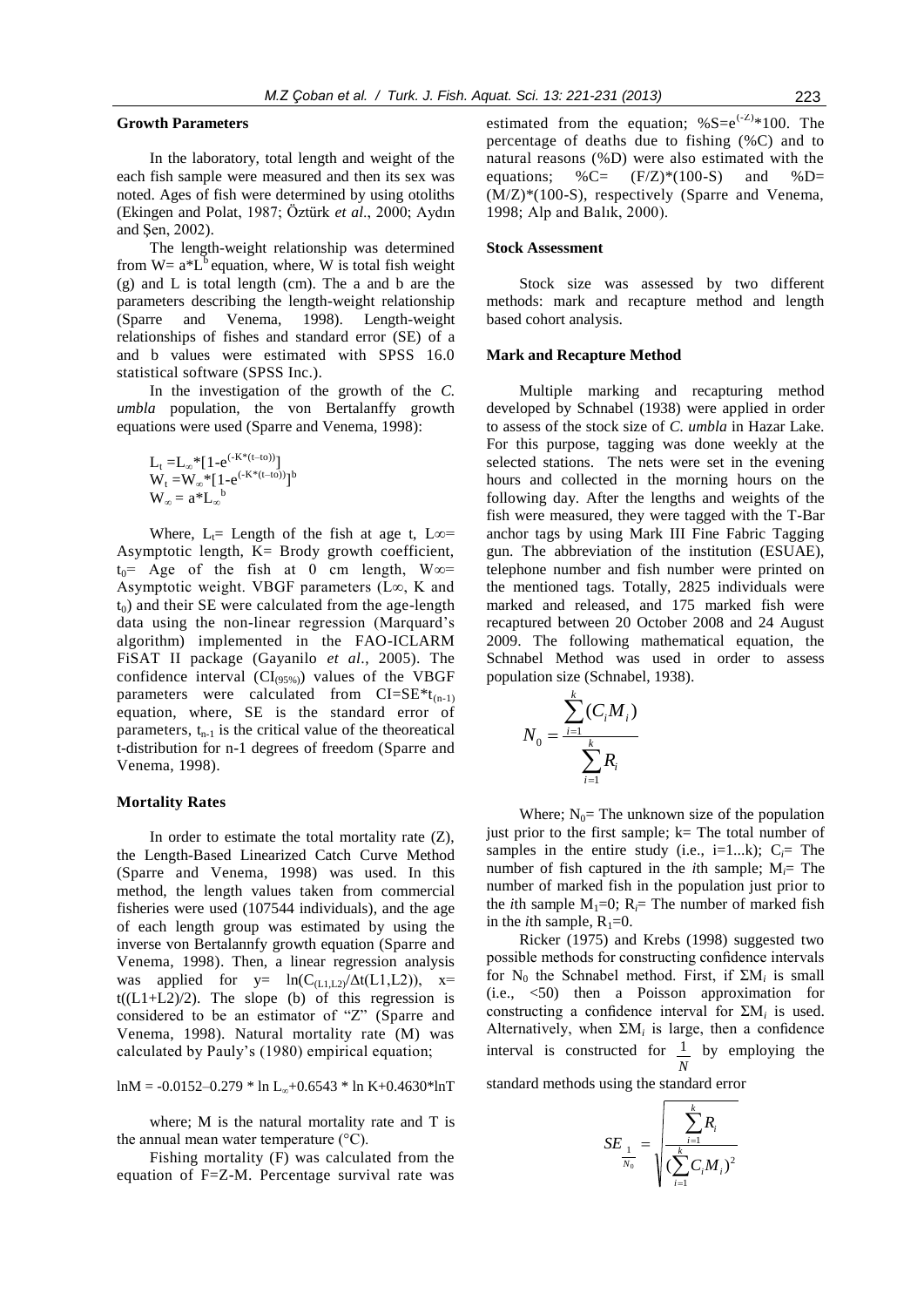with  $df = n - 2$ . In the present study, second method was used to estimate confidence interval for  $N_0$  since,  $ΣM_i$  was larger than 50.

#### **Length Based Cohort Analysis**

As the second method for the stock analysis of *C. umbla*, the length-based cohort analysis was applied. For this purpose, the annual catch and length frequencies were used and the population size in the beginning of the season was assessed by using the number of fish caught from each length class during one-year fishing season and the estimated mortality rates of *C. umbla* in Lake Hazar (Sparre and Venema, 1998; Alp and Balık, 2000; Çubuk *et al*., 2005). In order to determine annual yield of *C. umbla* in Lake Hazar, the data obtained from fishermen were used. From these data, mean values for daily, weekly, monthly and annual yields were obtained. In addition, length frequencies were also prepared monthly. Length groups were formed by 2 cm intervals (such as 12-14, 14-16, 16-18……).

## **Yield-Biomass Relations and Maximum Sustainable Yield**

In order to assess of the yield-biomass relations and maximum sustainable yield (MSY) of *C. umbla* population, the length based Thompson and Bell method was applied (Sparre and Venema, 1998; Alp and Balık, 2000; Çubuk *et al*., 2005).

#### **Results**

#### **Growth**

A total of 364 *C. umbla* (237 female and 127 male) were collected and examined in order to determine the growth parameters. The total lengths (and weights) of the females varied between 12.3 cm (28.6 g) to 47.6 cm (894.0 g) and those of the males varied between 11.0 (27.0 g) and 44.8 cm (874.0 g). The ages of the fish were between 1 and 10 years old (Table 1).

The equations of the length-weight relationships were as follows:

Females : W =  $0.056 \times T L^{2.466}$  (n= 237; R<sup>2</sup> = 0.95;  $SE_a = 0.006$ ;  $SE_b = 0.033$ ) Males :  $W = 0.104 * TL^{2.267}$  (n= 127;  $R^2 = 0.93$ ;  $SE_a$  $= 0.017$ ;  $SE_b = 0.051$ ) Combined sexes :  $W = 0.070 * TL^{2.390}$  (n= 364; R<sup>2</sup> = 0.95;  $SE_a = 0.007$ ;  $SE_b = 0.029$ )

The von Bertalanffy growth parameters and their confidence limits (CL(95%)) of *C. umbla* were calculated for females, males and combined sexes (Table 2).

#### **Mortality Rates**

The growth parameters of combined sex were used to estimate mortality rates. The natural mortality

| Age<br>group | <b>Sex</b>     | N              | TL              | Range         | <b>SE</b>      | W          | Range       | <b>SE</b>  |
|--------------|----------------|----------------|-----------------|---------------|----------------|------------|-------------|------------|
|              | $\overline{F}$ | $\overline{7}$ | 14.31           | 12.3-16.5     | 1.43           | 43.98      | 28.6-53.1   | 3.25       |
|              | M              | 11             | 13.71           | 11.0-16.1     | 0.50           | 42.07      | 27.0-55.1   | 2.61       |
|              | $F+M$          | 18             | 13.95           | 11.0-16.5     | 0.37           | 42.81      | 27.0-55.1   | 1.99       |
| $\rm II$     | $\mathbf F$    | 24             | 23.55           | $17.1 - 26.1$ | 0.36           | 127.41     | 58.0-16.0   | 4.76       |
|              | M              | 22             | 22.47           | 17.3-24.8     | 0.33           | 106.22     | 58.0-132.0  | 3.50       |
|              | $F+M$          | 46             | 23.03           | $17.1 - 26.1$ | 0.26           | 117.28     | 58.0-160.0  | 3.35       |
| Ш            | $\mathbf F$    | 52             | 26.61           | 20.5-33.8     | 0.44           | 183.23     | 96.0-306.0  | 8.19       |
|              | M              | 39             | 25.44           | 21.0-33.5     | 0.54           | 160.46     | 98.0-290.0  | 9.04       |
|              | $F+M$          | 91             | 26.11           | 20.5-33.8     | 0.34           | 173.47     | 96.0-306.0  | 6.16       |
| IV           | $\mathbf F$    | 65             | 28.68           | 23.5-34.2     | 0.43           | 227.26     | 112.0-376.0 | 9.09       |
|              | $\mathbf{M}$   | 24             | 28.06           | 22.7-35.8     | 0.67           | 210.20     | 120.0-356.0 | 13.55      |
|              | $F+M$          | 89             | 28.51           | 22.7-35.8     | 0.36           | 222.69     | 112.0-376.0 | 7.58       |
| V            | $\mathbf F$    | 38             | 31.14           | 22.9-39.8     | 0.78           | 270.28     | 134.0-390.0 | 14.03      |
|              | $\mathbf{M}$   | 9              | 30.80           | 25.3-37.8     | 1.24           | 253.77     | 170.0-360.0 | 24.58      |
|              | $F+M$          | 47             | 31.08           | 22.9-39.8     | 0.67           | 267.12     | 134.0-390.0 | 12.20      |
| VI           | $\mathbf F$    | 23             | 32.43           | 24.2-37.5     | 0.97           | 309.13     | 142.0-432.0 | 21.61      |
|              | M              | 10             | 33.17           | 26.5-40.0     | 1.28           | 289.10     | 211.0-385.0 | 22.35      |
|              | $F+M$          | 33             | 32.65           | 24.2-40.0     | 0.77           | 303.06     | 142.0-432.0 | 16.40      |
| VII          | $\mathbf{F}$   | 16             | 33.65           | 26.2-39.8     | 1.19           | 346.31     | 172.0-476.0 | 25.98      |
|              | $\mathbf M$    | $\overline{7}$ | 35.41           | 32.2-41.3     | 1.09           | 340.71     | 276.0-458.0 | 26.85      |
|              | $F+M$          | 23             | 34.18           | 26.2-41.3     | 0.89           | 344.60     | 172.0-476.0 | 19.50      |
| <b>VIII</b>  | $\mathbf F$    | 5              | 34.82           | 31.1-37.5     | 1.08           | 383.40     | 277.0-486.0 | 38.42      |
|              | M              | 4              | 38.07           | 33.0-43.3     | 2.10           | 411.75     | 361.0-485.0 | 26.48      |
|              | $F+M$          | 9              | 36.26           | 31.1-43.3     | 1.18           | 396.00     | 277.0-486.0 | 23.49      |
| IX           | $\mathbf{F}$   | 3              | 37.36           | 32.8-43.3     | 3.10           | 478.33     | 316.0-602.0 | 84.79      |
|              | M              |                | $\sim$ 10 $\pm$ |               | $\sim$         | $\sim 100$ |             | $\sim 100$ |
|              | $F+M$          | 3              | 37.36           | 32.8-43.3     | 3.10           | 478.33     | 316.0-602.0 | 84.79      |
| X            | $\mathbf F$    | 4              | 44.65           | 41.0-47.6     | 3.10           | 736.25     | 602.0-894.0 | 60.17      |
|              | M              |                | 44.80           |               | $\overline{a}$ | 874.00     |             |            |
|              | $F+M$          | 5              | 44.68           | 41.0-47.6     | 1.19           | 763.80     | 602.0-894.0 | 54.14      |

**Table 1.** Total length (cm) and total weight (g) values *of C. umbla* populations inhabiting Lake Hazar (M: Male; F: Female)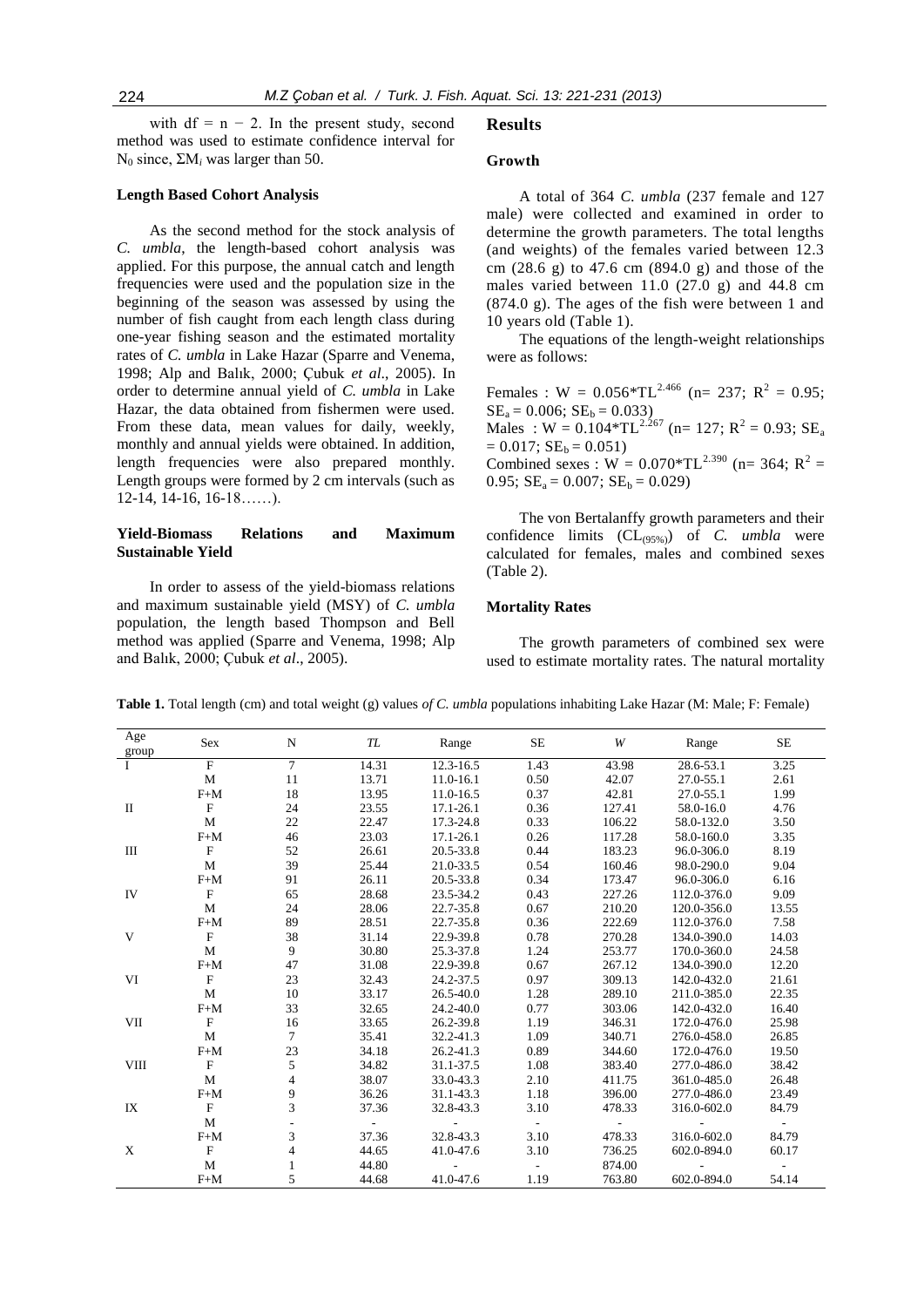rate on *C. umbla* population in Lake Hazar was estimated as M=0.363 using by L∞=53.77, K=0.16 and  $T = 16^{\circ}$ C. On the other hand, commercial fishing data were used to estimate the total mortality rate (Z). According to linearized catch curve method, the total mortality rate was estimated as  $Z=0.712$  (Figure 2).Fishing mortality rate was also estimated as F=0.349 by subtracting the natural mortality from the total mortality (F=Z-M).

The percentage survival (%S) was estimated as 49%. Thus, the percentage of total deaths occurred in the stock in the fisheries season was 51%, when this figure was divided according to causes, 25% was due to fisheries activities (%C) and the remaining 26% was from natural reasons (%D). The exploitation rate (E) was found to be 0.49.

#### **Annual Catch and Length Frequencies**

The total annual catch of *C. umbla* in Lake Hazar during the 2008-2009 fishing season consisted of 107544 individuals and amounted to 25721 kg. The average length and average weight of these fish were calculated as 28.7 cm and 239.4 g, respectively. While the highest yields were obtained in September, October and November, the lowest yield was obtained in February. The lengths of the fish caught varied from 12 cm to 45 cm and the great majority of the annual catch was composed of the individuals from 25 cm to 27 cm (Figure 3).

#### **Stock Assessment**

## **Stock Assessment with Mark and Recapture Method**

A total of 2825 individuals (M) were marked by using the multiple marking methods in order to assess the stock size (Table 3). Totally, 69808 individuals (Ct) were controlled in the commercial catch and research materials caught between 20 October 2008 and 24 August 2009. Altogether 175 marked fish (Rt) were recaptured (Table 3).

According to the mark and recapture method, the stock size in numbers (No) was estimated as 382627 individual fish  $(Cl_{(95\%)}$ : 355736-413916). This corresponded to an estimated biomass of 91601 kg  $(Cl_{(95\%)}$ : 85163-99061 kg).

## **Stock Assessment with the Length-bAsed Cohort Analysis**

A cohort analysis was applied by using the length frequencies obtained from the total commercial catch. The number of the individuals larger than 12 cm was estimated to be 367219 at the beginning of the cohort (Table 4). This cohort showed an exponential decay and only 246 individuals survived bigger than 44 cm in length (Figure 4) and older than 10.38 years old.

Stock size (mean N) of *C. umbla* based on length based cohort analysis was estimated at 367219 individual fish  $(Cl<sub>(95%)</sub>: 240521-868729$  fish), and

**Table 2.** The VBGF parameters of *C. umbla* populations inhabiting Lake Hazar

|                        | Female         | Male           | Combined sexes |
|------------------------|----------------|----------------|----------------|
| L∞                     | 49.22          | 56.17          | 53.77          |
| $CL_{(95\%)}$          | 45.7-52.74     | 53.12-59.22    | 49.53-58.00    |
| K                      | 0.20           | 0.13           | 0.16           |
| $CL_{(95\%)}$          | $0.17 - 0.23$  | $0.04 - 0.22$  | $0.05 - 0.28$  |
| $t_0$                  | $-1.88$        | $-1.62$        | $-1.84$        |
| $\mathrm{CL_{(95\%)}}$ | $-2.39 - 1.37$ | $-3.16 - 0.08$ | $-2.23 - 1.45$ |



Figure 2. Total mortality (Z) of *C. umbla* in Lake Hazar using by linearized catch curve method.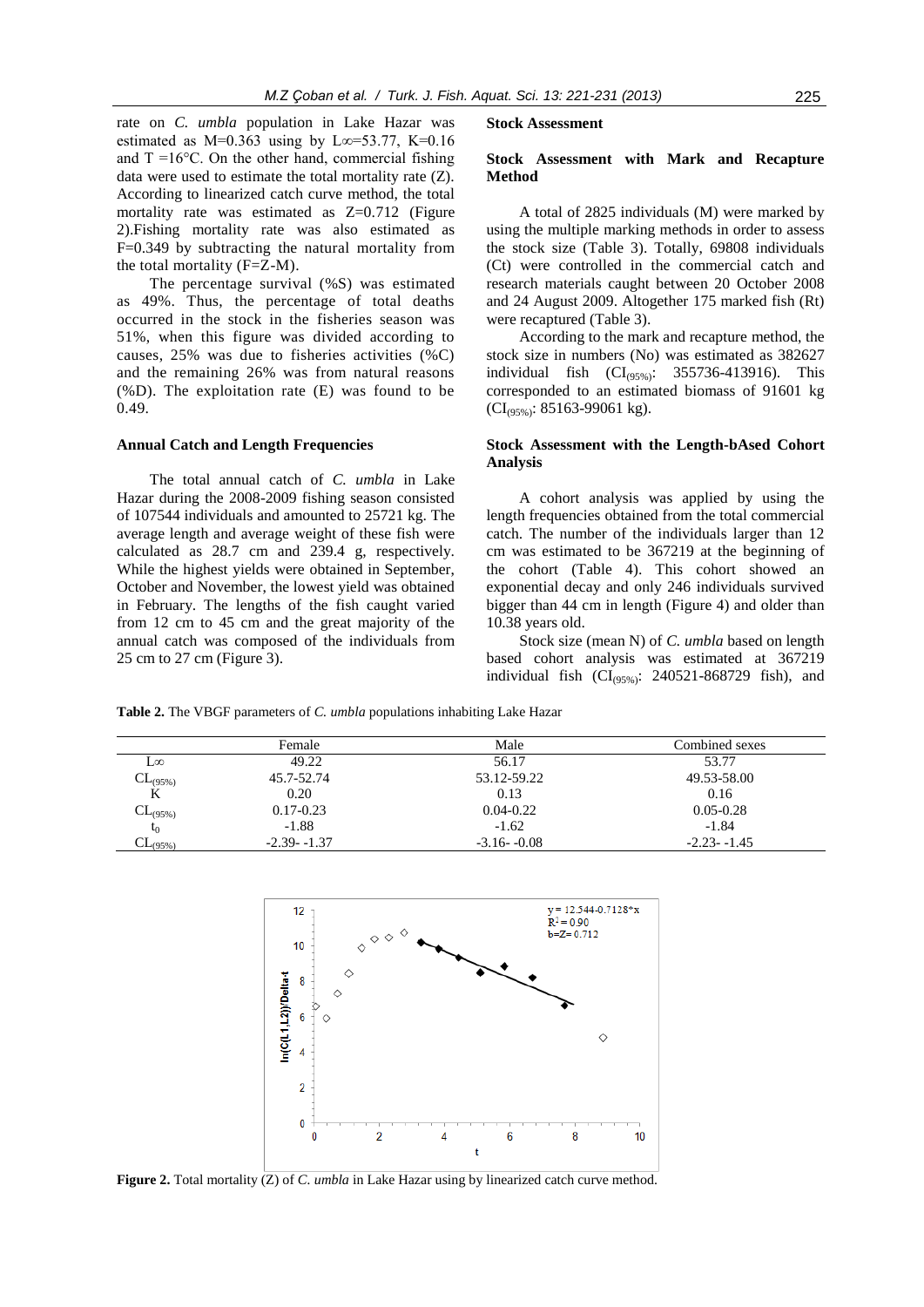

**Figure 3.** Length frequency of *C. umbla* catched in the 2008-2009 fishing season from Hazar Lake, according to months.

95256 kg (CI(95%):55079-263225 kg) as biomass (Table 4). Length based cohort analysis was applied with the using of growth parameters for combined sex  $(L\infty = 53.77, K = 0.16$  and  $t_0 = -1.84$ ). Stock size of *C*. *umbla* was estimated to be between 55079 and 263225 kg with 95% confidence limits (Table 2).

## **Assessment of the Maximum Sustainable Yield (MSY)**

With the simulation of the fishing mortality and fishing effort maximum sustainable yield (MSY) was assessed as 27070 kg with an increase of 2.4 times of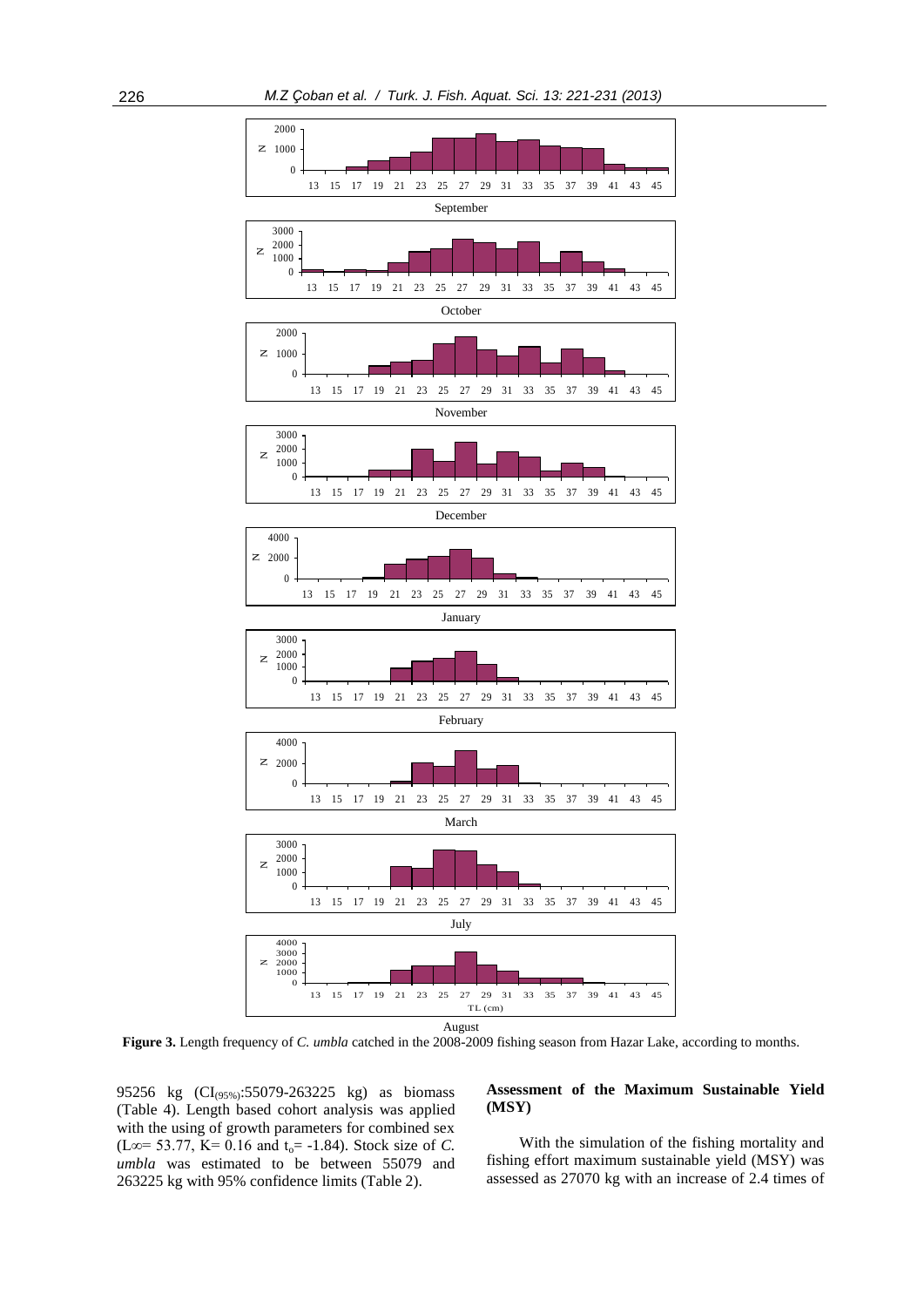**Table 3.** Mark and recapture program for *C. umbla* in Lake Hazar. (Ct: total number of fish captured in sample t, Rt: number of fish already marked in sample t, M: The number of new marked fish, Mt: total number of fish marked in population in sample t)

| 20.10.2008<br>26.10.2008<br>$\overline{3}$<br>12<br>27.10.2008<br>02.11.2008<br>2037<br>$\boldsymbol{0}$<br>24444<br>1813<br>22<br>27195<br>03.11.2008<br>09.11.2008<br>$\boldsymbol{0}$<br>15<br>$\mathbf{2}$<br>13<br>37<br>10.11.2008<br>16.11.2008<br>1896<br>70152<br>$\boldsymbol{0}$<br>2055<br>50<br>17.11.2008<br>23.11.2008<br>16<br>102750<br>3920<br>$\mathbf{2}$<br>258720<br>24.11.2008<br>30.11.2008<br>$\mathbf{1}$<br>66<br>1509<br>$\,1$<br>15<br>67<br>01.12.2008<br>07.12.2008<br>101103<br>$\overline{c}$<br>9<br>48<br>82<br>3936<br>08.12.2008<br>14.12.2008<br>$\overline{c}$<br>15.12.2008<br>21.12.2008<br>1540<br>13<br>91<br>140140<br>3<br>1954<br>22.12.2008<br>28.12.2008<br>10<br>104<br>203216<br>3<br>$\boldsymbol{0}$<br>29.12.2008<br>04.01.2009<br>3366<br>114<br>383724<br>$\overline{c}$<br>$\sqrt{2}$<br>05.01.2009<br>11.01.2009<br>1716<br>114<br>195624<br>$\overline{c}$<br>5<br>12.01.2009<br>18.01.2009<br>1395<br>116<br>161820<br>5<br>$\mathbf{1}$<br>19.01.2009<br>25.01.2009<br>1698<br>121<br>205458<br>01.02.2009<br>1668<br>$\overline{c}$<br>6<br>210168<br>26.01.2009<br>126<br>$\mathbf{1}$<br>08.02.2009<br>$\boldsymbol{0}$<br>132<br>02.02.2009<br>1100<br>145200<br>$\overline{c}$<br>$\boldsymbol{0}$<br>15.02.2009<br>986<br>132<br>09.02.2009<br>130152<br>22.02.2009<br>$\boldsymbol{0}$<br>$\boldsymbol{0}$<br>16.02.2009<br>1157<br>132<br>152724<br>23.02.2009<br>01.03.2009<br>1135<br>$\boldsymbol{0}$<br>$\boldsymbol{0}$<br>132<br>149820<br>$\boldsymbol{0}$<br>02.03.2009<br>08.03.2009<br>1135<br>$\mathbf{0}$<br>132<br>149820<br>$\boldsymbol{0}$<br>$\boldsymbol{0}$<br>09.03.2009<br>15.03.2009<br>1245<br>132<br>164340<br>1707<br>$\boldsymbol{0}$<br>$\boldsymbol{0}$<br>16.03.2009<br>22.03.2009<br>132<br>225324<br>$\boldsymbol{0}$<br>29.03.2009<br>1571<br>$\mathbf{0}$<br>207372<br>23.03.2009<br>132<br>30.03.2009<br>05.04.2009<br>2248<br>$\mathbf{1}$<br>115<br>132<br>296736<br>295<br>3<br>64<br>247<br>72865<br>06.04.2009<br>12.04.2009<br>19.04.2009<br>673<br>$\,1$<br>152<br>311<br>209303<br>13.04.2009<br>20.04.2009<br>26.04.2009<br>1316<br>4<br>295<br>463<br>609308<br>5<br>191<br>27.04.2009<br>03.05.2009<br>862<br>758<br>653396<br>$\overline{c}$<br>409<br>91<br>949<br>04.05.2009<br>10.05.2009<br>388141<br>11.05.2009<br>17.05.2009<br>510<br>9<br>107<br>530400<br>1040<br>$\overline{c}$<br>99<br>18.05.2009<br>24.05.2009<br>444<br>1147<br>509268<br>$\overline{c}$<br>598<br>25.05.2009<br>31.05.2009<br>134<br>1246<br>745108<br>8<br>07.06.2009<br>1417<br>314<br>1380<br>01.06.2009<br>1955460<br>359<br>08.06.2009<br>14.06.2009<br>1624<br>10<br>1694<br>2751056<br>8<br>21.06.2009<br>708<br>153<br>2053<br>15.06.2009<br>1453524<br>3<br>964<br>2206<br>22.06.2009<br>28.06.2009<br>216<br>2126584<br>05.07.2009<br>2138<br>12<br>112<br>2422<br>5178236<br>29.06.2009<br>60<br>06.07.2009<br>12.07.2009<br>1940<br>16<br>2534<br>4915960<br>19.07.2009<br>2077<br>2594<br>13.07.2009<br>14<br>105<br>5387738<br>1791<br>13<br>20.07.2009<br>26.07.2009<br>56<br>2699<br>4833909<br>02.08.2009<br>70<br>2755<br>27.07.2009<br>1747<br>10<br>4812985<br>$\overline{c}$<br>03.08.2009<br>09.08.2009<br>1861<br>$\boldsymbol{0}$<br>2825<br>5257325 | Date       |            | Ct   | Rt             | M                | Mt             | $Mt^*Ct$       |
|-------------------------------------------------------------------------------------------------------------------------------------------------------------------------------------------------------------------------------------------------------------------------------------------------------------------------------------------------------------------------------------------------------------------------------------------------------------------------------------------------------------------------------------------------------------------------------------------------------------------------------------------------------------------------------------------------------------------------------------------------------------------------------------------------------------------------------------------------------------------------------------------------------------------------------------------------------------------------------------------------------------------------------------------------------------------------------------------------------------------------------------------------------------------------------------------------------------------------------------------------------------------------------------------------------------------------------------------------------------------------------------------------------------------------------------------------------------------------------------------------------------------------------------------------------------------------------------------------------------------------------------------------------------------------------------------------------------------------------------------------------------------------------------------------------------------------------------------------------------------------------------------------------------------------------------------------------------------------------------------------------------------------------------------------------------------------------------------------------------------------------------------------------------------------------------------------------------------------------------------------------------------------------------------------------------------------------------------------------------------------------------------------------------------------------------------------------------------------------------------------------------------------------------------------------------------------------------------------------------------------------------------------------------------------------------------------------------------------------------------------------------------------------------------------------------------------------------------------------------------------------------------------------------------------------------------------------------------------------------------------------------------------------------------------------------------------------------------------------------------------------------------------------------------------------------------------------------------------------------------------------------------------------|------------|------------|------|----------------|------------------|----------------|----------------|
|                                                                                                                                                                                                                                                                                                                                                                                                                                                                                                                                                                                                                                                                                                                                                                                                                                                                                                                                                                                                                                                                                                                                                                                                                                                                                                                                                                                                                                                                                                                                                                                                                                                                                                                                                                                                                                                                                                                                                                                                                                                                                                                                                                                                                                                                                                                                                                                                                                                                                                                                                                                                                                                                                                                                                                                                                                                                                                                                                                                                                                                                                                                                                                                                                                                                               |            |            | 2152 | $\overline{0}$ | $\overline{12}$  | $\overline{0}$ | $\overline{0}$ |
|                                                                                                                                                                                                                                                                                                                                                                                                                                                                                                                                                                                                                                                                                                                                                                                                                                                                                                                                                                                                                                                                                                                                                                                                                                                                                                                                                                                                                                                                                                                                                                                                                                                                                                                                                                                                                                                                                                                                                                                                                                                                                                                                                                                                                                                                                                                                                                                                                                                                                                                                                                                                                                                                                                                                                                                                                                                                                                                                                                                                                                                                                                                                                                                                                                                                               |            |            |      |                |                  |                |                |
|                                                                                                                                                                                                                                                                                                                                                                                                                                                                                                                                                                                                                                                                                                                                                                                                                                                                                                                                                                                                                                                                                                                                                                                                                                                                                                                                                                                                                                                                                                                                                                                                                                                                                                                                                                                                                                                                                                                                                                                                                                                                                                                                                                                                                                                                                                                                                                                                                                                                                                                                                                                                                                                                                                                                                                                                                                                                                                                                                                                                                                                                                                                                                                                                                                                                               |            |            |      |                |                  |                |                |
|                                                                                                                                                                                                                                                                                                                                                                                                                                                                                                                                                                                                                                                                                                                                                                                                                                                                                                                                                                                                                                                                                                                                                                                                                                                                                                                                                                                                                                                                                                                                                                                                                                                                                                                                                                                                                                                                                                                                                                                                                                                                                                                                                                                                                                                                                                                                                                                                                                                                                                                                                                                                                                                                                                                                                                                                                                                                                                                                                                                                                                                                                                                                                                                                                                                                               |            |            |      |                |                  |                |                |
|                                                                                                                                                                                                                                                                                                                                                                                                                                                                                                                                                                                                                                                                                                                                                                                                                                                                                                                                                                                                                                                                                                                                                                                                                                                                                                                                                                                                                                                                                                                                                                                                                                                                                                                                                                                                                                                                                                                                                                                                                                                                                                                                                                                                                                                                                                                                                                                                                                                                                                                                                                                                                                                                                                                                                                                                                                                                                                                                                                                                                                                                                                                                                                                                                                                                               |            |            |      |                |                  |                |                |
|                                                                                                                                                                                                                                                                                                                                                                                                                                                                                                                                                                                                                                                                                                                                                                                                                                                                                                                                                                                                                                                                                                                                                                                                                                                                                                                                                                                                                                                                                                                                                                                                                                                                                                                                                                                                                                                                                                                                                                                                                                                                                                                                                                                                                                                                                                                                                                                                                                                                                                                                                                                                                                                                                                                                                                                                                                                                                                                                                                                                                                                                                                                                                                                                                                                                               |            |            |      |                |                  |                |                |
|                                                                                                                                                                                                                                                                                                                                                                                                                                                                                                                                                                                                                                                                                                                                                                                                                                                                                                                                                                                                                                                                                                                                                                                                                                                                                                                                                                                                                                                                                                                                                                                                                                                                                                                                                                                                                                                                                                                                                                                                                                                                                                                                                                                                                                                                                                                                                                                                                                                                                                                                                                                                                                                                                                                                                                                                                                                                                                                                                                                                                                                                                                                                                                                                                                                                               |            |            |      |                |                  |                |                |
|                                                                                                                                                                                                                                                                                                                                                                                                                                                                                                                                                                                                                                                                                                                                                                                                                                                                                                                                                                                                                                                                                                                                                                                                                                                                                                                                                                                                                                                                                                                                                                                                                                                                                                                                                                                                                                                                                                                                                                                                                                                                                                                                                                                                                                                                                                                                                                                                                                                                                                                                                                                                                                                                                                                                                                                                                                                                                                                                                                                                                                                                                                                                                                                                                                                                               |            |            |      |                |                  |                |                |
|                                                                                                                                                                                                                                                                                                                                                                                                                                                                                                                                                                                                                                                                                                                                                                                                                                                                                                                                                                                                                                                                                                                                                                                                                                                                                                                                                                                                                                                                                                                                                                                                                                                                                                                                                                                                                                                                                                                                                                                                                                                                                                                                                                                                                                                                                                                                                                                                                                                                                                                                                                                                                                                                                                                                                                                                                                                                                                                                                                                                                                                                                                                                                                                                                                                                               |            |            |      |                |                  |                |                |
|                                                                                                                                                                                                                                                                                                                                                                                                                                                                                                                                                                                                                                                                                                                                                                                                                                                                                                                                                                                                                                                                                                                                                                                                                                                                                                                                                                                                                                                                                                                                                                                                                                                                                                                                                                                                                                                                                                                                                                                                                                                                                                                                                                                                                                                                                                                                                                                                                                                                                                                                                                                                                                                                                                                                                                                                                                                                                                                                                                                                                                                                                                                                                                                                                                                                               |            |            |      |                |                  |                |                |
|                                                                                                                                                                                                                                                                                                                                                                                                                                                                                                                                                                                                                                                                                                                                                                                                                                                                                                                                                                                                                                                                                                                                                                                                                                                                                                                                                                                                                                                                                                                                                                                                                                                                                                                                                                                                                                                                                                                                                                                                                                                                                                                                                                                                                                                                                                                                                                                                                                                                                                                                                                                                                                                                                                                                                                                                                                                                                                                                                                                                                                                                                                                                                                                                                                                                               |            |            |      |                |                  |                |                |
|                                                                                                                                                                                                                                                                                                                                                                                                                                                                                                                                                                                                                                                                                                                                                                                                                                                                                                                                                                                                                                                                                                                                                                                                                                                                                                                                                                                                                                                                                                                                                                                                                                                                                                                                                                                                                                                                                                                                                                                                                                                                                                                                                                                                                                                                                                                                                                                                                                                                                                                                                                                                                                                                                                                                                                                                                                                                                                                                                                                                                                                                                                                                                                                                                                                                               |            |            |      |                |                  |                |                |
|                                                                                                                                                                                                                                                                                                                                                                                                                                                                                                                                                                                                                                                                                                                                                                                                                                                                                                                                                                                                                                                                                                                                                                                                                                                                                                                                                                                                                                                                                                                                                                                                                                                                                                                                                                                                                                                                                                                                                                                                                                                                                                                                                                                                                                                                                                                                                                                                                                                                                                                                                                                                                                                                                                                                                                                                                                                                                                                                                                                                                                                                                                                                                                                                                                                                               |            |            |      |                |                  |                |                |
|                                                                                                                                                                                                                                                                                                                                                                                                                                                                                                                                                                                                                                                                                                                                                                                                                                                                                                                                                                                                                                                                                                                                                                                                                                                                                                                                                                                                                                                                                                                                                                                                                                                                                                                                                                                                                                                                                                                                                                                                                                                                                                                                                                                                                                                                                                                                                                                                                                                                                                                                                                                                                                                                                                                                                                                                                                                                                                                                                                                                                                                                                                                                                                                                                                                                               |            |            |      |                |                  |                |                |
|                                                                                                                                                                                                                                                                                                                                                                                                                                                                                                                                                                                                                                                                                                                                                                                                                                                                                                                                                                                                                                                                                                                                                                                                                                                                                                                                                                                                                                                                                                                                                                                                                                                                                                                                                                                                                                                                                                                                                                                                                                                                                                                                                                                                                                                                                                                                                                                                                                                                                                                                                                                                                                                                                                                                                                                                                                                                                                                                                                                                                                                                                                                                                                                                                                                                               |            |            |      |                |                  |                |                |
|                                                                                                                                                                                                                                                                                                                                                                                                                                                                                                                                                                                                                                                                                                                                                                                                                                                                                                                                                                                                                                                                                                                                                                                                                                                                                                                                                                                                                                                                                                                                                                                                                                                                                                                                                                                                                                                                                                                                                                                                                                                                                                                                                                                                                                                                                                                                                                                                                                                                                                                                                                                                                                                                                                                                                                                                                                                                                                                                                                                                                                                                                                                                                                                                                                                                               |            |            |      |                |                  |                |                |
|                                                                                                                                                                                                                                                                                                                                                                                                                                                                                                                                                                                                                                                                                                                                                                                                                                                                                                                                                                                                                                                                                                                                                                                                                                                                                                                                                                                                                                                                                                                                                                                                                                                                                                                                                                                                                                                                                                                                                                                                                                                                                                                                                                                                                                                                                                                                                                                                                                                                                                                                                                                                                                                                                                                                                                                                                                                                                                                                                                                                                                                                                                                                                                                                                                                                               |            |            |      |                |                  |                |                |
|                                                                                                                                                                                                                                                                                                                                                                                                                                                                                                                                                                                                                                                                                                                                                                                                                                                                                                                                                                                                                                                                                                                                                                                                                                                                                                                                                                                                                                                                                                                                                                                                                                                                                                                                                                                                                                                                                                                                                                                                                                                                                                                                                                                                                                                                                                                                                                                                                                                                                                                                                                                                                                                                                                                                                                                                                                                                                                                                                                                                                                                                                                                                                                                                                                                                               |            |            |      |                |                  |                |                |
|                                                                                                                                                                                                                                                                                                                                                                                                                                                                                                                                                                                                                                                                                                                                                                                                                                                                                                                                                                                                                                                                                                                                                                                                                                                                                                                                                                                                                                                                                                                                                                                                                                                                                                                                                                                                                                                                                                                                                                                                                                                                                                                                                                                                                                                                                                                                                                                                                                                                                                                                                                                                                                                                                                                                                                                                                                                                                                                                                                                                                                                                                                                                                                                                                                                                               |            |            |      |                |                  |                |                |
|                                                                                                                                                                                                                                                                                                                                                                                                                                                                                                                                                                                                                                                                                                                                                                                                                                                                                                                                                                                                                                                                                                                                                                                                                                                                                                                                                                                                                                                                                                                                                                                                                                                                                                                                                                                                                                                                                                                                                                                                                                                                                                                                                                                                                                                                                                                                                                                                                                                                                                                                                                                                                                                                                                                                                                                                                                                                                                                                                                                                                                                                                                                                                                                                                                                                               |            |            |      |                |                  |                |                |
|                                                                                                                                                                                                                                                                                                                                                                                                                                                                                                                                                                                                                                                                                                                                                                                                                                                                                                                                                                                                                                                                                                                                                                                                                                                                                                                                                                                                                                                                                                                                                                                                                                                                                                                                                                                                                                                                                                                                                                                                                                                                                                                                                                                                                                                                                                                                                                                                                                                                                                                                                                                                                                                                                                                                                                                                                                                                                                                                                                                                                                                                                                                                                                                                                                                                               |            |            |      |                |                  |                |                |
|                                                                                                                                                                                                                                                                                                                                                                                                                                                                                                                                                                                                                                                                                                                                                                                                                                                                                                                                                                                                                                                                                                                                                                                                                                                                                                                                                                                                                                                                                                                                                                                                                                                                                                                                                                                                                                                                                                                                                                                                                                                                                                                                                                                                                                                                                                                                                                                                                                                                                                                                                                                                                                                                                                                                                                                                                                                                                                                                                                                                                                                                                                                                                                                                                                                                               |            |            |      |                |                  |                |                |
|                                                                                                                                                                                                                                                                                                                                                                                                                                                                                                                                                                                                                                                                                                                                                                                                                                                                                                                                                                                                                                                                                                                                                                                                                                                                                                                                                                                                                                                                                                                                                                                                                                                                                                                                                                                                                                                                                                                                                                                                                                                                                                                                                                                                                                                                                                                                                                                                                                                                                                                                                                                                                                                                                                                                                                                                                                                                                                                                                                                                                                                                                                                                                                                                                                                                               |            |            |      |                |                  |                |                |
|                                                                                                                                                                                                                                                                                                                                                                                                                                                                                                                                                                                                                                                                                                                                                                                                                                                                                                                                                                                                                                                                                                                                                                                                                                                                                                                                                                                                                                                                                                                                                                                                                                                                                                                                                                                                                                                                                                                                                                                                                                                                                                                                                                                                                                                                                                                                                                                                                                                                                                                                                                                                                                                                                                                                                                                                                                                                                                                                                                                                                                                                                                                                                                                                                                                                               |            |            |      |                |                  |                |                |
|                                                                                                                                                                                                                                                                                                                                                                                                                                                                                                                                                                                                                                                                                                                                                                                                                                                                                                                                                                                                                                                                                                                                                                                                                                                                                                                                                                                                                                                                                                                                                                                                                                                                                                                                                                                                                                                                                                                                                                                                                                                                                                                                                                                                                                                                                                                                                                                                                                                                                                                                                                                                                                                                                                                                                                                                                                                                                                                                                                                                                                                                                                                                                                                                                                                                               |            |            |      |                |                  |                |                |
|                                                                                                                                                                                                                                                                                                                                                                                                                                                                                                                                                                                                                                                                                                                                                                                                                                                                                                                                                                                                                                                                                                                                                                                                                                                                                                                                                                                                                                                                                                                                                                                                                                                                                                                                                                                                                                                                                                                                                                                                                                                                                                                                                                                                                                                                                                                                                                                                                                                                                                                                                                                                                                                                                                                                                                                                                                                                                                                                                                                                                                                                                                                                                                                                                                                                               |            |            |      |                |                  |                |                |
|                                                                                                                                                                                                                                                                                                                                                                                                                                                                                                                                                                                                                                                                                                                                                                                                                                                                                                                                                                                                                                                                                                                                                                                                                                                                                                                                                                                                                                                                                                                                                                                                                                                                                                                                                                                                                                                                                                                                                                                                                                                                                                                                                                                                                                                                                                                                                                                                                                                                                                                                                                                                                                                                                                                                                                                                                                                                                                                                                                                                                                                                                                                                                                                                                                                                               |            |            |      |                |                  |                |                |
|                                                                                                                                                                                                                                                                                                                                                                                                                                                                                                                                                                                                                                                                                                                                                                                                                                                                                                                                                                                                                                                                                                                                                                                                                                                                                                                                                                                                                                                                                                                                                                                                                                                                                                                                                                                                                                                                                                                                                                                                                                                                                                                                                                                                                                                                                                                                                                                                                                                                                                                                                                                                                                                                                                                                                                                                                                                                                                                                                                                                                                                                                                                                                                                                                                                                               |            |            |      |                |                  |                |                |
|                                                                                                                                                                                                                                                                                                                                                                                                                                                                                                                                                                                                                                                                                                                                                                                                                                                                                                                                                                                                                                                                                                                                                                                                                                                                                                                                                                                                                                                                                                                                                                                                                                                                                                                                                                                                                                                                                                                                                                                                                                                                                                                                                                                                                                                                                                                                                                                                                                                                                                                                                                                                                                                                                                                                                                                                                                                                                                                                                                                                                                                                                                                                                                                                                                                                               |            |            |      |                |                  |                |                |
|                                                                                                                                                                                                                                                                                                                                                                                                                                                                                                                                                                                                                                                                                                                                                                                                                                                                                                                                                                                                                                                                                                                                                                                                                                                                                                                                                                                                                                                                                                                                                                                                                                                                                                                                                                                                                                                                                                                                                                                                                                                                                                                                                                                                                                                                                                                                                                                                                                                                                                                                                                                                                                                                                                                                                                                                                                                                                                                                                                                                                                                                                                                                                                                                                                                                               |            |            |      |                |                  |                |                |
|                                                                                                                                                                                                                                                                                                                                                                                                                                                                                                                                                                                                                                                                                                                                                                                                                                                                                                                                                                                                                                                                                                                                                                                                                                                                                                                                                                                                                                                                                                                                                                                                                                                                                                                                                                                                                                                                                                                                                                                                                                                                                                                                                                                                                                                                                                                                                                                                                                                                                                                                                                                                                                                                                                                                                                                                                                                                                                                                                                                                                                                                                                                                                                                                                                                                               |            |            |      |                |                  |                |                |
|                                                                                                                                                                                                                                                                                                                                                                                                                                                                                                                                                                                                                                                                                                                                                                                                                                                                                                                                                                                                                                                                                                                                                                                                                                                                                                                                                                                                                                                                                                                                                                                                                                                                                                                                                                                                                                                                                                                                                                                                                                                                                                                                                                                                                                                                                                                                                                                                                                                                                                                                                                                                                                                                                                                                                                                                                                                                                                                                                                                                                                                                                                                                                                                                                                                                               |            |            |      |                |                  |                |                |
|                                                                                                                                                                                                                                                                                                                                                                                                                                                                                                                                                                                                                                                                                                                                                                                                                                                                                                                                                                                                                                                                                                                                                                                                                                                                                                                                                                                                                                                                                                                                                                                                                                                                                                                                                                                                                                                                                                                                                                                                                                                                                                                                                                                                                                                                                                                                                                                                                                                                                                                                                                                                                                                                                                                                                                                                                                                                                                                                                                                                                                                                                                                                                                                                                                                                               |            |            |      |                |                  |                |                |
|                                                                                                                                                                                                                                                                                                                                                                                                                                                                                                                                                                                                                                                                                                                                                                                                                                                                                                                                                                                                                                                                                                                                                                                                                                                                                                                                                                                                                                                                                                                                                                                                                                                                                                                                                                                                                                                                                                                                                                                                                                                                                                                                                                                                                                                                                                                                                                                                                                                                                                                                                                                                                                                                                                                                                                                                                                                                                                                                                                                                                                                                                                                                                                                                                                                                               |            |            |      |                |                  |                |                |
|                                                                                                                                                                                                                                                                                                                                                                                                                                                                                                                                                                                                                                                                                                                                                                                                                                                                                                                                                                                                                                                                                                                                                                                                                                                                                                                                                                                                                                                                                                                                                                                                                                                                                                                                                                                                                                                                                                                                                                                                                                                                                                                                                                                                                                                                                                                                                                                                                                                                                                                                                                                                                                                                                                                                                                                                                                                                                                                                                                                                                                                                                                                                                                                                                                                                               |            |            |      |                |                  |                |                |
|                                                                                                                                                                                                                                                                                                                                                                                                                                                                                                                                                                                                                                                                                                                                                                                                                                                                                                                                                                                                                                                                                                                                                                                                                                                                                                                                                                                                                                                                                                                                                                                                                                                                                                                                                                                                                                                                                                                                                                                                                                                                                                                                                                                                                                                                                                                                                                                                                                                                                                                                                                                                                                                                                                                                                                                                                                                                                                                                                                                                                                                                                                                                                                                                                                                                               |            |            |      |                |                  |                |                |
|                                                                                                                                                                                                                                                                                                                                                                                                                                                                                                                                                                                                                                                                                                                                                                                                                                                                                                                                                                                                                                                                                                                                                                                                                                                                                                                                                                                                                                                                                                                                                                                                                                                                                                                                                                                                                                                                                                                                                                                                                                                                                                                                                                                                                                                                                                                                                                                                                                                                                                                                                                                                                                                                                                                                                                                                                                                                                                                                                                                                                                                                                                                                                                                                                                                                               |            |            |      |                |                  |                |                |
|                                                                                                                                                                                                                                                                                                                                                                                                                                                                                                                                                                                                                                                                                                                                                                                                                                                                                                                                                                                                                                                                                                                                                                                                                                                                                                                                                                                                                                                                                                                                                                                                                                                                                                                                                                                                                                                                                                                                                                                                                                                                                                                                                                                                                                                                                                                                                                                                                                                                                                                                                                                                                                                                                                                                                                                                                                                                                                                                                                                                                                                                                                                                                                                                                                                                               |            |            |      |                |                  |                |                |
|                                                                                                                                                                                                                                                                                                                                                                                                                                                                                                                                                                                                                                                                                                                                                                                                                                                                                                                                                                                                                                                                                                                                                                                                                                                                                                                                                                                                                                                                                                                                                                                                                                                                                                                                                                                                                                                                                                                                                                                                                                                                                                                                                                                                                                                                                                                                                                                                                                                                                                                                                                                                                                                                                                                                                                                                                                                                                                                                                                                                                                                                                                                                                                                                                                                                               |            |            |      |                |                  |                |                |
|                                                                                                                                                                                                                                                                                                                                                                                                                                                                                                                                                                                                                                                                                                                                                                                                                                                                                                                                                                                                                                                                                                                                                                                                                                                                                                                                                                                                                                                                                                                                                                                                                                                                                                                                                                                                                                                                                                                                                                                                                                                                                                                                                                                                                                                                                                                                                                                                                                                                                                                                                                                                                                                                                                                                                                                                                                                                                                                                                                                                                                                                                                                                                                                                                                                                               |            |            |      |                |                  |                |                |
|                                                                                                                                                                                                                                                                                                                                                                                                                                                                                                                                                                                                                                                                                                                                                                                                                                                                                                                                                                                                                                                                                                                                                                                                                                                                                                                                                                                                                                                                                                                                                                                                                                                                                                                                                                                                                                                                                                                                                                                                                                                                                                                                                                                                                                                                                                                                                                                                                                                                                                                                                                                                                                                                                                                                                                                                                                                                                                                                                                                                                                                                                                                                                                                                                                                                               |            |            |      |                |                  |                |                |
|                                                                                                                                                                                                                                                                                                                                                                                                                                                                                                                                                                                                                                                                                                                                                                                                                                                                                                                                                                                                                                                                                                                                                                                                                                                                                                                                                                                                                                                                                                                                                                                                                                                                                                                                                                                                                                                                                                                                                                                                                                                                                                                                                                                                                                                                                                                                                                                                                                                                                                                                                                                                                                                                                                                                                                                                                                                                                                                                                                                                                                                                                                                                                                                                                                                                               |            |            |      |                |                  |                |                |
|                                                                                                                                                                                                                                                                                                                                                                                                                                                                                                                                                                                                                                                                                                                                                                                                                                                                                                                                                                                                                                                                                                                                                                                                                                                                                                                                                                                                                                                                                                                                                                                                                                                                                                                                                                                                                                                                                                                                                                                                                                                                                                                                                                                                                                                                                                                                                                                                                                                                                                                                                                                                                                                                                                                                                                                                                                                                                                                                                                                                                                                                                                                                                                                                                                                                               | 10.08.2009 | 16.08.2009 | 2037 | 8              | $\boldsymbol{0}$ | 2825           | 5754525        |
| 17.08.2009<br>23.08.2009<br>1575<br>10<br>$\boldsymbol{0}$<br>2825<br>4449375                                                                                                                                                                                                                                                                                                                                                                                                                                                                                                                                                                                                                                                                                                                                                                                                                                                                                                                                                                                                                                                                                                                                                                                                                                                                                                                                                                                                                                                                                                                                                                                                                                                                                                                                                                                                                                                                                                                                                                                                                                                                                                                                                                                                                                                                                                                                                                                                                                                                                                                                                                                                                                                                                                                                                                                                                                                                                                                                                                                                                                                                                                                                                                                                 |            |            |      |                |                  |                |                |
| 24.08.2009<br>31.08.2009<br>3771<br>7<br>$\boldsymbol{0}$<br>2825<br>10653075                                                                                                                                                                                                                                                                                                                                                                                                                                                                                                                                                                                                                                                                                                                                                                                                                                                                                                                                                                                                                                                                                                                                                                                                                                                                                                                                                                                                                                                                                                                                                                                                                                                                                                                                                                                                                                                                                                                                                                                                                                                                                                                                                                                                                                                                                                                                                                                                                                                                                                                                                                                                                                                                                                                                                                                                                                                                                                                                                                                                                                                                                                                                                                                                 |            |            |      |                |                  |                |                |
| 175<br>2825<br>Total<br>69808<br>66957479                                                                                                                                                                                                                                                                                                                                                                                                                                                                                                                                                                                                                                                                                                                                                                                                                                                                                                                                                                                                                                                                                                                                                                                                                                                                                                                                                                                                                                                                                                                                                                                                                                                                                                                                                                                                                                                                                                                                                                                                                                                                                                                                                                                                                                                                                                                                                                                                                                                                                                                                                                                                                                                                                                                                                                                                                                                                                                                                                                                                                                                                                                                                                                                                                                     |            |            |      |                |                  |                |                |

the present fishing effort. This is close to the present yield (25721 kg). So it can be seen that the maximum sustainable yield (MSY) may be obtained with an increase of 2.4 times of the present fishing effort (Figure 5). There are 7 commercial fishing boats in the lake now and if there were 17 boats (2.4 times of the present fishing boats), the maximum sustainable yield would be obtained.

## **Discussion**

The oldest *C. umbla* reported in the literature was 13 years old and 47.20 cm in length (Şen and

Aydın, 2000). Age distributions and asymptotic length  $(L_{\infty})$  distributions of the different populations were between 1 and 13 years old and 41.11-73.41 cm for combined sex (Şen and Aydın, 2000; Türkmen *et al*., 2002; Yüksel, 2002; Yılmaz *et al*., 2003; Güneş 2007; Çoban and Şen 2011) and the ages and L∞ values of the present study were consistent with the previous studies (Table 5).

The exponent "b" in the length and weight relationships of *C. umbla* varied from 2.459 to 3.199 (for combined sex) (Şen and Aydın, 2000; Türkmen *et al*., 2002; Yüksel, 2002; Yılmaz *et al*., 2003; Güneş 2007; Çoban and Şen 2011) (Table 5).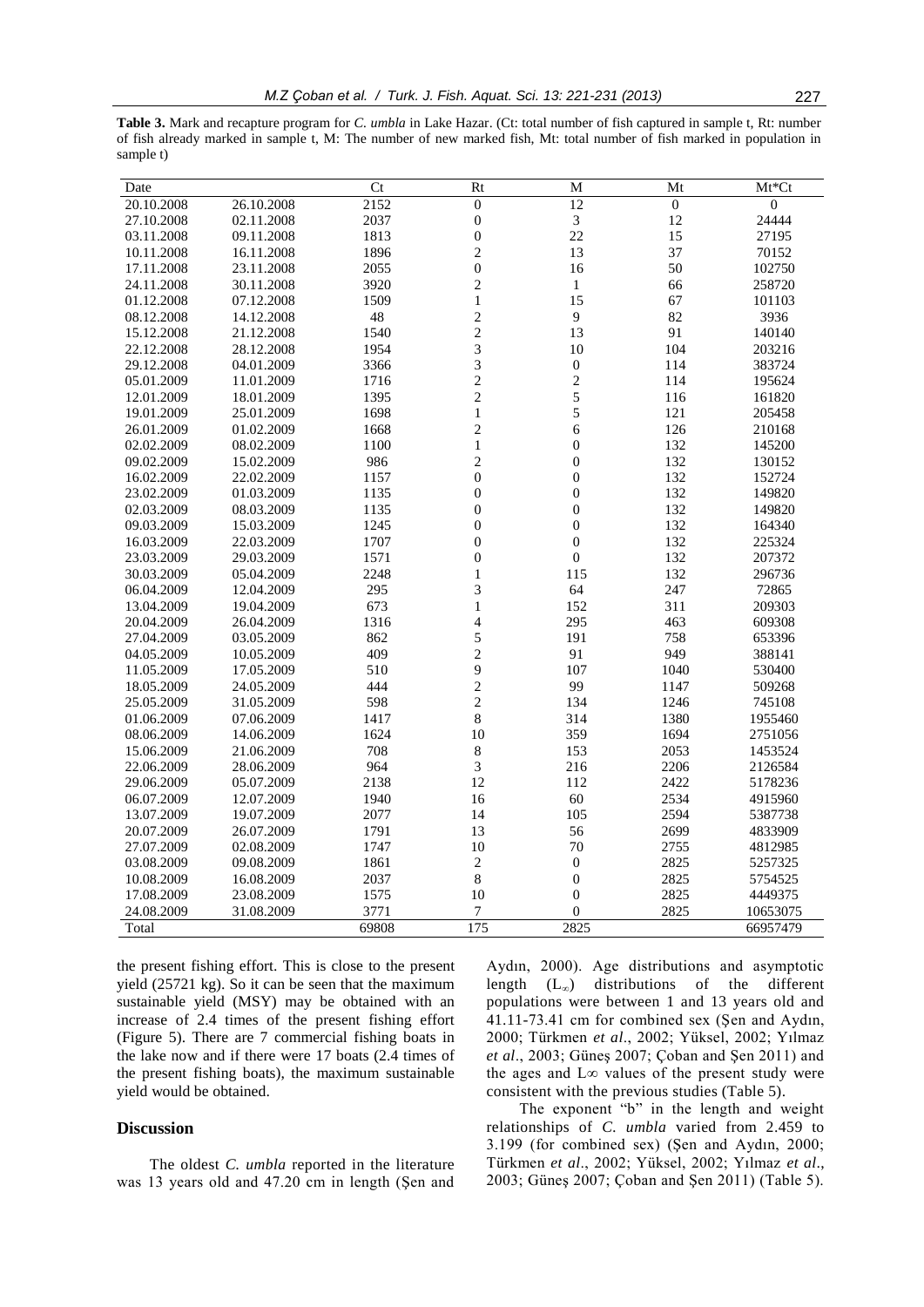228 *M.Z Çoban et al. / Turk. J. Fish. Aquat. Sci. 13: 221-231 (2013)*

| $L1-L2$     | $T_{(L1)}$              | $\Delta t$ | H     | $\mathsf{C}$ | $N_{(L1)}$ | F/Z   | F     | Z     | Mean   | Mean   | Yield |
|-------------|-------------------------|------------|-------|--------------|------------|-------|-------|-------|--------|--------|-------|
|             |                         |            |       |              |            |       |       |       | N      | B (kg) | (kg)  |
| $12 - 14$   | 0.02                    | 0.30       | 1.057 | 228          | 390151     | 0.006 | 0.002 | 0.365 | 113179 | 3551   | 7     |
| $14 - 16$   | 0.04                    | 0.32       | 1.060 | 123          | 348839     | 0.003 | 0.001 | 0.364 | 106131 | 4850   | 5     |
| $16-18$     | 0.36                    | 0.34       | 1.064 | 528          | 310190     | 0.014 | 0.005 | 0.368 | 99129  | 6274   | 33    |
| 18-20       | 0.70                    | 0.36       | 1.067 | 1687         | 273678     | 0.048 | 0.018 | 0.381 | 91961  | 7759   | 142   |
| $20 - 22$   | 1.06                    | 0.38       | 1.072 | 7617         | 238610     | 0.201 | 0.091 | 0.454 | 83609  | 9122   | 831   |
| $22 - 24$   | 1.44                    | 0.41       | 1.077 | 13549        | 200642     | 0.338 | 0.185 | 0.548 | 73148  | 10070  | 1865  |
| $24 - 26$   | 1.85                    | 0.43       | 1.082 | 15904        | 160541     | 0.417 | 0.260 | 0.623 | 61224  | 10422  | 2707  |
| $26 - 28$   | 2.28                    | 0.47       | 1.088 | 22387        | 122413     | 0.564 | 0.470 | 0.833 | 47582  | 9847   | 4633  |
| 28-30       | 2.75                    | 0.50       | 1.096 | 14104        | 82753      | 0.528 | 0.406 | 0.769 | 34772  | 8622   | 3497  |
| $30 - 32$   | 3.26                    | 0.55       | 1.105 | 10689        | 56027      | 0.540 | 0.426 | 0.789 | 25106  | 7367   | 3136  |
| 32-34       | 3.81                    | 0.60       | 1.116 | 7372         | 36224      | 0.537 | 0.421 | 0.784 | 17493  | 6008   | 2532  |
| 34-36       | 4.41                    | 0.67       | 1.129 | 3393         | 22503      | 0.433 | 0.277 | 0.640 | 12257  | 4881   | 1351  |
| 36-38       | 5.08                    | 0.75       | 1.145 | 5445         | 14660      | 0.661 | 0.709 | 1.072 | 7683   | 3517   | 2493  |
| 38-40       | 5.82                    | 0.85       | 1.166 | 3419         | 6426       | 0.738 | 1.022 | 1.385 | 3345   | 1748   | 1786  |
| $40 - 42$   | 6.67                    | 0.98       | 1.195 | 816          | 1793       | 0.669 | 0.733 | 1.096 | 1113   | 659    | 483   |
| 42-44       | 7.65                    | 1.16       | 1.124 | 160          | 573        | 0.489 | 0.348 | 0.711 | 460    | 307    | 107   |
| $44-\infty$ | 8.81                    |            |       | 123          | 246        | 0.500 | 0.363 | 0.726 | 339    | 253    | 92    |
|             | Total vield and biomass |            |       |              |            |       |       | 95257 | 25703  |        |       |





**Figure 4.** The length based cohort analysis of *C. umbla* in Lake Hazar.

In the present study, the exponent "b" was estimated as 2.466 for females, 2.267 for male and 2.390 for combined sex and these were lower than those of the previous studies. Length and weight relationships in the present study were estimated by using the total lengths and total weights. However, the same exponents in the previous studies were estimated from the fork lengths and total weights. In addition to sampling methods and times were different. So, the differences between our estimates and the previous results may have resulted from the different nature of data.

The total mortality rate of *C. umbla* population in Lake Hazar was found to be Z=0.712 and fishing mortality rate (F) was 0.349 and natural mortality rate (M) was 0.363. Approximately 51% of the stock died during the fisheries season, and

25% was due to the fisheries activities and 26% was because of natural reasons. The optimum exploitation rate (E) is assumed to be 0.50 for sustainable fishery and it was estimated as 0.49. This situation shows that mortality rates in Lake Hazar were suitable for sustainable fisheries.

In the present study, the stock size of *C. umbla* was assessed with two independent methods; first by mark and recapture method and second by length based cohort analysis. Mean stock sizes and lower and higher stock sizes with their confidence intervals were estimated as 91601 kg ( $CI_{(95\%)}$ : 85163-99061 kg) and 382627 individuals (CI(95%): 355736-413916 individuals) with mark and recapture method and they were 95256 kg (CI<sub>(95%)</sub>:55079-263225 kg) and 367219 individuals ( $CI_{(95\%)}$ : 240521-868729 individuals) with length based cohort analysis. The results obtained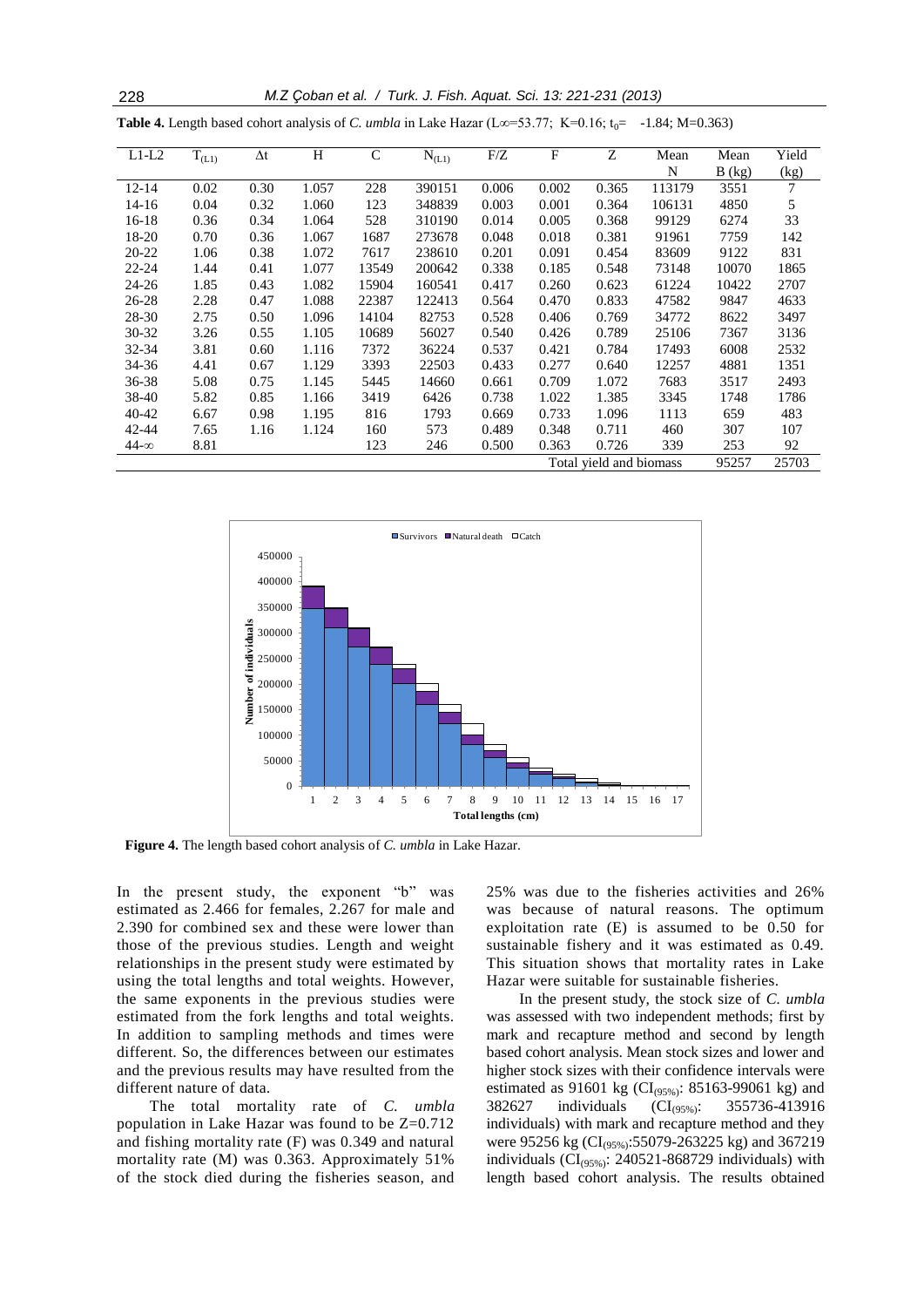

**Figure 5**. Yield–Biomass relationships and maximum sustainable yield (MSY) of *C. umbla* in Lake Hazar.

**Table 5.** Population characteristics of *C. umbla* presented in different studies and their comparison with the results of the present study. (F: Female, M: Male, C: Combined sex)

| Population                                                                                                                              | Sex                       | N    | Age      | $\mathbf b$ | $L\infty$                | K     | $t_0$                    | L (Range)   | W (Range)     | Ref. |
|-----------------------------------------------------------------------------------------------------------------------------------------|---------------------------|------|----------|-------------|--------------------------|-------|--------------------------|-------------|---------------|------|
| Lake Hazar                                                                                                                              | $\mathbf{F}$              | 180  | $2 - 13$ | 3.006       | 68.61                    | 0.076 | $-2.04$                  | 18.70-47.20 | 55.50-902.00  |      |
|                                                                                                                                         | M                         | 164  | $2 - 13$ | 3.097       | 71.49                    | 0.064 | $-2.63$                  | 19.50-46.00 | 57.00-900.50  | 1    |
|                                                                                                                                         | $\mathbf C$               | 346* | $1 - 13$ | 3.186       | 68.62                    | 0.074 | $-2.20$                  | 18.70-47.20 | 55.50-902.00  |      |
| Lake Hazar                                                                                                                              | $\boldsymbol{\mathrm{F}}$ | 53   | $2 - 7$  | 3.204       | $\overline{\phantom{0}}$ |       |                          | 19.96-36.25 | 67.33-419.00  |      |
|                                                                                                                                         | M                         | 48   | $1 - 7$  | 3.263       | $\overline{\phantom{a}}$ |       | $\overline{\phantom{a}}$ | 12.35-34.25 | 13.62-405.50  | 2    |
|                                                                                                                                         | $\mathbf C$               | 101  | $1 - 7$  | 3.199       |                          |       |                          | 12.35-35.25 | 13.62-412.25  |      |
| Lake Hazar                                                                                                                              | $\overline{F}$            | 96   | $2 - 7$  | 2.746       | 72.24                    | 0.064 | $-2.53$                  | 18.62-38.30 | 56.41-527.10  |      |
|                                                                                                                                         | M                         | 132  | $2 - 7$  | 2.690       | 64.73                    | 0.061 | $-3.65$                  | 19.21-32.05 | 68.48-327.50  | 3    |
|                                                                                                                                         | $\mathbf C$               | 228  | $2 - 7$  | 2.704       | 68.62                    | 0.062 | $-3.04$                  | 19.00-34.13 | 64.03-394.03  |      |
| Lake Hazar                                                                                                                              | $\boldsymbol{\mathrm{F}}$ | 237  | $1 - 10$ | 2.466       | 49.22                    | 0.20  | $-1.88$                  | 14.31-44.65 | 43.98-736.25  |      |
|                                                                                                                                         | M                         | 127  | $1 - 10$ | 2.262       | 56.17                    | 0.13  | $-1.62$                  | 13.71-44.80 | 42.07-874.00  | 4    |
|                                                                                                                                         | $\mathbf C$               | 364  | $1 - 10$ | 2.390       | 53.77                    | 0.16  | $-1.84$                  | 13.95-44.68 | 42.81-763.80  |      |
| Keban                                                                                                                                   | $\mathbf{F}$              | 109  | $2 - 7$  | 2.772       | 75.68                    | 0.050 | $-6.91$                  | 26.68-37.06 | 172.71-547.68 |      |
| Reservoir                                                                                                                               | M                         | 123  | $2 - 7$  | 2.678       | 69.42                    | 0.073 | $-4.49$                  | 25.48-37.10 | 178.81-519.40 | 3    |
|                                                                                                                                         | $\mathbf C$               | 232  | $2 - 7$  | 2.727       | 73.41                    | 0.059 | $-5.67$                  | 25.98-37.06 | 176.27-542.96 |      |
| Tercan                                                                                                                                  | $\mathbf F$               | 165  | $1-6$    | 2.321       | 41.64                    | 0.196 | $-0.69$                  | 11.62-31.84 | 21.91-346.18  |      |
| Reservoir                                                                                                                               | M                         | 158  | $1-6$    | 2.485       | 40.60                    | 0.219 | $-0.29$                  | 12.35-31.06 | 26.70-327.61  | 5    |
|                                                                                                                                         | $\mathbf C$               | 323  | $1-6$    | 2.674       | 41.11                    | 0.201 | $-0.54$                  | 12.00-31.65 | 24.43-341.54  |      |
| Tuzla                                                                                                                                   | $\overline{F}$            | 146  | $1-6$    | 2.400       | 54.17                    | 0.124 | $-1.54$                  | 12.11-32.67 | 23.99-330.96  |      |
| Stream                                                                                                                                  | M                         | 161  | $1-6$    | 2.532       | 46.08                    | 0.151 | $-1.34$                  | 12.67-31.00 | 28.65-277.31  | 5    |
|                                                                                                                                         | $\mathbf C$               | 307  | $1-6$    | 2.459       | 52.15                    | 0.137 | $-1.35$                  | 12.42-32.34 | 26.54-320.23  |      |
| Euphrates                                                                                                                               | $\overline{F}$            | 260  | $1 - 7$  | 2.955       | $\overline{\phantom{0}}$ |       |                          | 7.52-27.85  | 4.80230.60    |      |
| River                                                                                                                                   | M                         | 276  | $1 - 7$  | 2.979       |                          |       |                          | 7.76-29.26  | 5.40-261.30   | 6    |
|                                                                                                                                         | $\mathsf{C}$              | 536  | $1 - 7$  | 2.962       |                          |       |                          | 7.63-28.79  | 5.18-2.962    |      |
| Karasu                                                                                                                                  | $\overline{F}$            | 506  | $1 - 12$ | 2.936       | 45.70                    | 0.139 | $-0.83$                  | 10.40-34.20 | 15.00-557.00  | 7    |
| River                                                                                                                                   | M                         | 665  | $1 - 10$ | 2.991       | 42.30                    | 0.146 | $-0.98$                  | 10.90-32.30 | 18.00-428.00  |      |
| Şen and Aydın (2000) *two individual is juvenile; (2) Yüksel (2002); (3) Çoban and Şen (2011); (4) Present study; (5) Güneş<br>Ref: (1) |                           |      |          |             |                          |       |                          |             |               |      |

(2007) ; (6) Yılmaz *et al*. (2003); (7) Türkmen *et al*. (2002).

with two methods are close to each other, however, statistically, mark and recapture method provide more accurate results than those of the length based cohort analysis because of its lower standard errors and narrower confidence intervals. The mark and recapture method was applied for carp (*C. carpio*) population in Lake Mogan (Düzgüneş, 1985) and pike perch (*Stizostedion lucioperca* (Linnaeus, 1758)) population in Lake Eğirdir (Erk'akan and Bayrak, 1992). However, fin cutting was applied as marking method instead of external tagging such as T-Bar anchor tags. Fin cutting has some disadvantage because it may become invisible in time. Length based cohort analysis was applied for carp population in Lake Gölhisar (Alp and Balık, 2000), pike perch population in Lake Eğirdir (Balık *et al*., 2004) and for northern pike (*Esox lucius* Linnaeus, 1758) population in Lake Karamık (Çubuk *et al*., 2005) in Turkey.

It was predicted that if the fishing effort was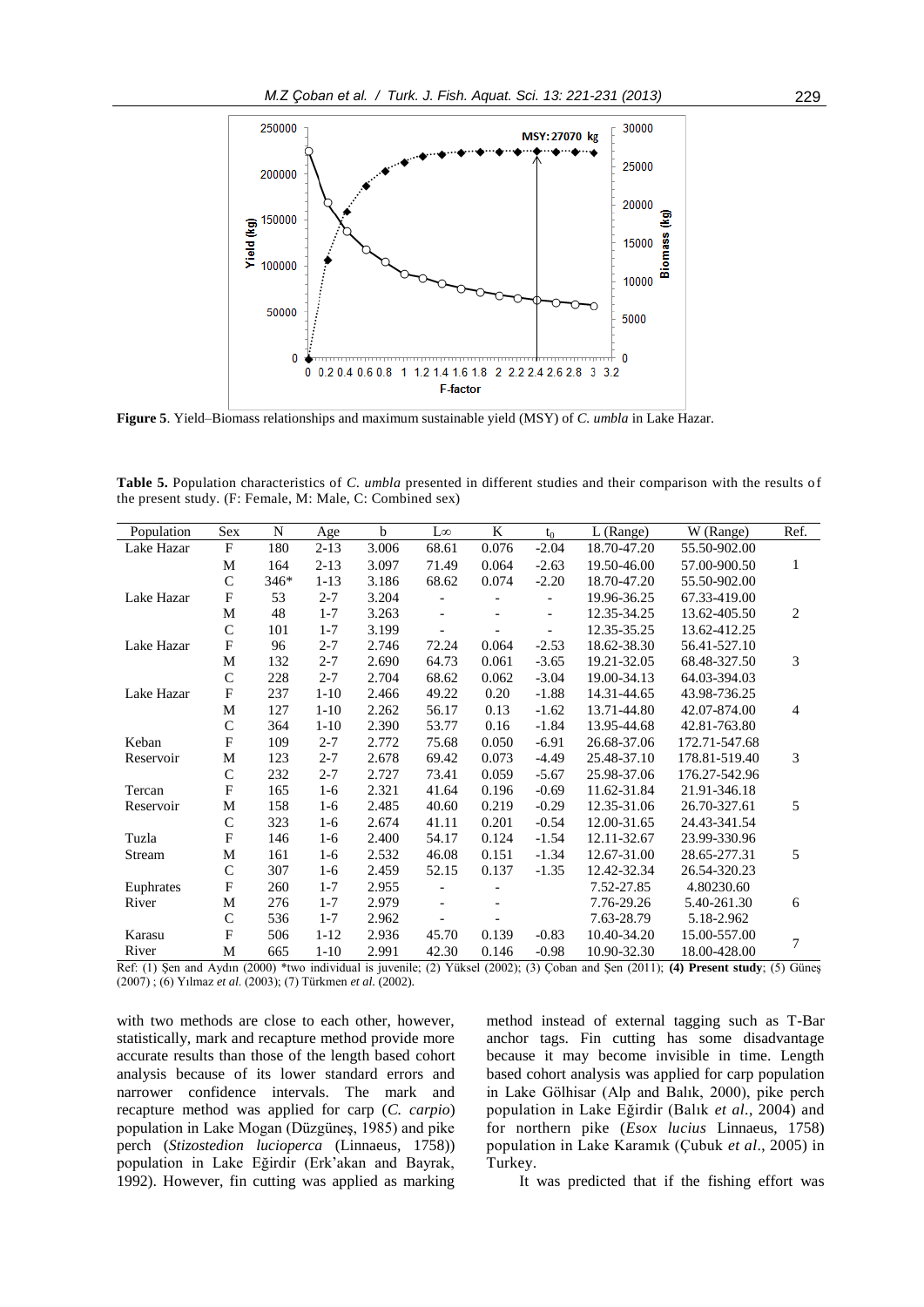increased 2.4 times the maximum sustainable yield (MSY) would have been obtained from the stock. This means that the current number fishing boats (7 boats) in the lake should be increased to 17. This is not consistent with the present estimates of mortality rates and stock exploitation rate (E). Because, in order to ensure a sustainable fisheries, the exploitation rate (E) should be around 0.50 and it was estimated to be 0.49 in the present study. In addition, the present yield (25721 kg) and predicted maximum sustainable yield (27070 kg) are very close to each other. Thus, it is advisable to sustain the fishing effort in Lake Hazar at its current level.

## **Acknowledgement**

We thank TAGEM which supports this project with TAGEM/HAYSÜD/2008/09/01/01 project number and Elazığ Fisheries Research Institute Management.

## **References**

- Alp, A. and Balık, S. 2000. Growth conditions and stock analysis of the carp (*Cyprinus carpio* Linnaeus 1758) population in Gölhisar Lake. Turkish Journal of Zoology, 24: 291-304.
- Alp, A., Kara, C., Büyükçapar, H.M. and Bülbül, O. 2005. Age, growth and condition of *Capoeta capoeta angorae* Hanko, 1924 from the upper water systems of the River Ceyhan, Turkey. Turkish Journal of Veterinary and Animal Sciences, 29: 665-676.
- Anonymous 1995. Hazar Gölü Envanter Çalışması. DSİ 9. Bölge Müdürlüğü, Elazığ.
- Aydın, R. and Şen, D. 2002. Hazar Gölü'nde yaşayan *C. c. umbla* (Heckel, 1843)'da aynı kemiksi yapıların sağ ve solları arasındaki yas ilişkisi. F. Ü. Fen ve Mühendislik Bilimleri Dergisi, 14(2): 209–220.
- Balık, İ., Çubuk, H., Özkök, R. and Uysal, R. 2004. Size composition, growth characteristics and stock analysis of the pikeperch, *Sander lucioperca* (L. 1758), population in Lake Eğirdir. Turkish Journal of Veterinary and Animal Sciences, 28: 715-722.
- Başusta, N. and Erdem, Ü. 1996. Aslantaş and Mehmetli (Adana) Baraj Göllerinde yaşayan *Capoeta barroisi* (Lortet, 1984) türünün büyüme parametrelerinin incelenmesi. Doğu Anadolu Bölgesi I (1993), ve II (1995) Su Ürünleri Sempozyumu, Erzurum, 672-681.
- Bayır, A., Sirkecioğlu, A. N., Polat, H. and Aras, M. 2007. Biochemical profile of blood serum of siraz *Capoeta capoeta umbla*. Comperative Clinical Pathology, 16: 119–126.
- Canbolat, A.F., Yerli, S.V. and Çalışkan, M. 1999. The investigation of growth parameters of *Capoeta capoeta capoeta* (Guldenstant, 1773) in Çıldır Lake (Ardahan, Kars). Turkish Journal of Zoology, 23: 225-232.
- Canpolat, Ö. and Çalta, M. 2001. The comparison of some heavy metal levels in muscles taken from three different parts of *Capoeta capoeta umbla* (Cyprinidae Pisces). Pakistan Journal of Biological Sciences, 4: 891-892.
- Cengizler, İ. and Erdem, Ü. 1994. Almus Baraj

Gölü'nde(Tokat) yaşayan iki Cyprinid türünün *Barbus plebejus* (Bonaparte, 1832) *Capoeta tinca* (Heckel, 1843) büyüme performansları üzerine bir araştırma. XII. Ulusal Biyoloji Kongresi, Hidrobiyoloji seksiyonu, Edirne, 36-42.

- Cici, M. 1995. Hazar Gölü su kalitesi. 1. Hazar Gölü ve Çevresi Sempozyumu Bildirileri, Sivrice Kaymakamlığı Yayınları No: 2, Elazığ, 23-26.
- Çoban, M.Z. and Şen, D. 2011. *Capoeta umbla* (Heckel. 1843)'nın Hazar Gölü (Dicle Nehri) ve Keban Baraj Gölü (Fırat Nehri) populasyonlarının büyüme özelliklerinin karşılaştırılması. Journal of FisheriesSciences.com., 5(3): 180-195.
- Çubuk, H., Balık, İ., Uysal, R. and Özkök, R. 2005. Some biological characteristics and the stock size of the pike (*Esox lucius* L., 1758) population in Lake Karamık (Afyon, Turkey). Turkish Journal of Veterinary and Animal Sciences, 29: 1025-1031.
- Düzgüneş, E. 1985. Mogan Gölü'ndeki sazan (*Cyprinus carpio* L.. 1758) stoklarının tahmini ve populasyon dinamiği üzerinde bir araştırma. Doktora Tezi, Ankara Üniversitesi, Fen Bilimleri Enstitüsü, Ankara.
- Ekingen, G. and Sarıeyyüpoğlu, M. 1981. Keban Baraj Gölü balıkları. Fırat Üniv. Veteriner Fakültesi Dergisi, 1-2: 7-22.
- Ekingen, G. and Polat, N. 1987. Age determination and length-weight relations of *C. c. umbla* (Heckel) in Lake Keban. Doğa Turkish Journal of Zoology, 11(1-  $2)$ : 5-15.
- Ekmekçi, F.G. 1996a. Sarıyer Baraj Gölü'nnde (Ankara) yaşayan Capoeta tinca (Heckel 1843)'nın büyüme ve üreme özellikleri. Turkish Journal of Zoology, 20: 117-126.
- Ekmekçi, F.G. 1996b. Sarıyer Baraj Gölü'nde (Ankara) yaşayan *Capoeta capoeta sieboldi* (Steindachner, 1897)'nin bazı büyüme özellikleri. Turkish Journal of Zoology, 20: 127-136.
- Erk'akan, F. and Bayrak, M. 1992. Eğirdir Gölü Stok Tespiti. TÜBİTAK DEBAG 15/G Nolu proje, 200s.
- Froese, R. and Pauly, D. 2012. Fishbase. World Wide Web Electronic Publication[, www.fishbase.org.](http://www.fishbase.org/)
- Gayanilo, F.C., Sparre, P. and Pauly, D. 2005. FAO-ICLARM Stock Assessment Tools II (FiSAT II). User's guide.FAO Computerized Information Series (Fisheries). No. 8, Revised version, FAO, Rome, 168pp.
- Geldiay, R. and Balık, S. 2007. Türkiye Tatlısu Balıkları. 5. Baskı, Ege Üniversitesi Basımevi, Bornova-İzmir, 644s.
- Gül, A., Yılmaz, M. and Solak, K. 1996. Fırat Nehri Tohma Suyu'nda yaşayan *Capoeta trutta* (Heckel, 1843)'nın büyüme özellikleri. Turkish Journal of Zoology, 20: 177-185.
- Güneş, M. 2007. Tercan Baraj Gölü ve Tuzla Çayı'nda Yaşayan *Capoeta capoea umbla* Heckel, 1843 populasyonlarının bazı biyo-ekolojik özellikleri. total yağ ve yağ asidi kompozisyonlarının karşılaştırılması. Doktora Tezi, Atatürk Üniversitesi, Fen Bilimleri Enstitüsü, Erzurum.
- Kara, C., Alp, A. and Şimşekli, M. 2010. Distribution of fish fauna on the upper and middle basin of Ceyhan River, Turkey. Turkish Journal of Fisheries and Aquatic Sciences, 10: 111-121.
- Krebs, C.J. 1998. Ecological Methodology. Harper and Row. Publishers. New York, 654 pp.
- Küçük, F. and Güçlü, S.S. 2006. *Capoeta antalyensis* (Battalgil, 1944) (Pisces: Cyprinidae)'in yayılış alanı